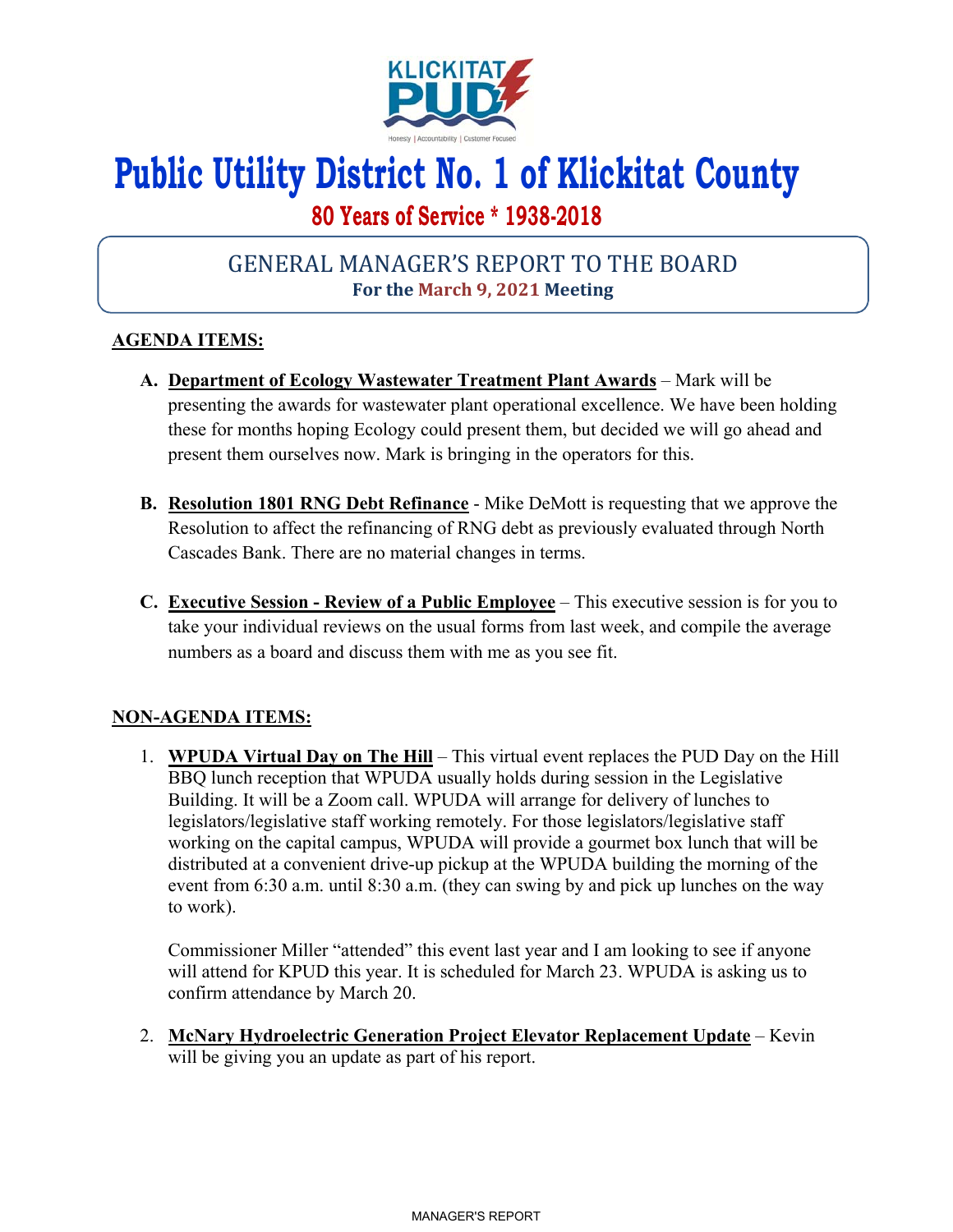- 3. **BPA Net Secondary Sales Forecasts**  BPA is forecasting \$330 million in net secondary sales in the BP22 rate case. Without this credit, rates would be 20% higher. This is a bit less than BPA achieved in 2020. PPC staff has concluded this is a reasonable forecast for expected value in the years of the rate case. As a full requirements customer, we receive any credit in the form of lower rates. Slice customers receive the energy directly. I am very pleased that PPC is beginning to focus specifically on BPA maximizing the value of net secondary sales as an independent focus area.
- 4. **PPC BP22 Rate Process Proposed Rebuttal Testimony** PPC is focusing their comments on revenue financing, fish and wildlife issues, allocation of the Grid Modernization and EIM costs, allocation of BPA Power Services EIM benefits, how BPA handles their balancing reserve calculations and allocations, and costs associated with the Eastern Intertie. As you will note, many are ongoing issues that are looked at every year, although there are definitely new dynamics involved. If you would like the background information, I will get it to you directly. You will recall the confidentiality concerns at PPC that were addressed last year.
- 5. **BPA Financial Status** the following is PPC's summary:

After a weather delay, BPA held a Quarterly Business Review technical workshop on February 23 to provide detailed information on Q1 financial results for FY 2021. Both business lines are forecasting better than rate case expectations for net revenues, but there is still substantial uncertainty remaining in the year. The current forecast for January through July water supply at The Dalles is 95-98% of normal, but timing and shape of the runoff can be as impactful as volume in determining financial performance for secondary energy sales.

Transmission Services is forecasting net revenues of \$21 million higher than rate case and Power Services for \$92 million. However, the Power Services net revenue projection is partially due to accrual items that will not materialize as cash in FY 2021. Overall, BPA is forecasting no probability of any surcharge triggers for FY 2022 rates and a very small chance of a Reserves Distribution Clause for Power Services. Capital execution continues to a concern, in part driven by ongoing COVID-19 impacts. Overall capital expenditures are forecasted to be \$142 million below the rate case expectation of \$853 million for FY 2021.

- 6. **Strategic Plan Organizational Development Discussions with Staff** I have been meeting with staff over the past few weeks in small groups talking about where we are going from an organizational perspective. The focus is on the fact we are finally in a better place than we have been over the past 10 years, and while budgets will continue to be tight, I believe them to be sustainable and we are going to focus more on developing our team. My notes are attached for your review.
- 7. **Pacific Northwest Electric Grid Reliability** as we discussed last meeting, Senator Tim Sheldon introduced a budget proviso to fund the Department of Commerce convening a meeting of stakeholders to produce a report on our electric grid reliability. This includes identifying the causes of the rolling blackouts in California and Texas and